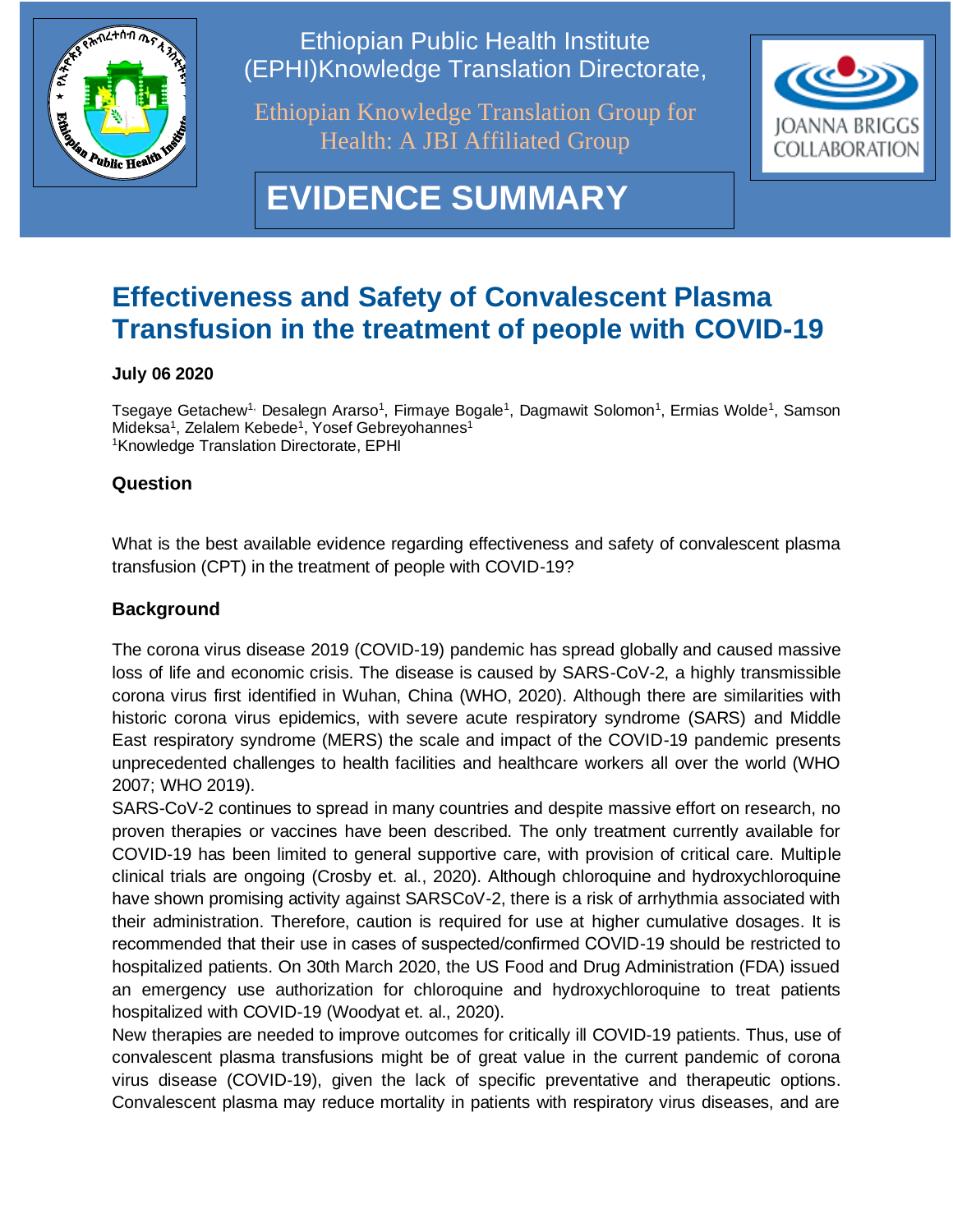currently being investigated in trials as a potential therapy for COVID-19. However, a thorough understanding of the current body of evidence regarding the benefits and risks is required to

guide decision making on its use by COVID-19 patients. Therefore, this evidence summary is conducted to summarize the best available evidence regarding the effectiveness and safety of convalescent plasma transfusion (CPT) in the treatment of people with COVID-19.

- A rapid review study on convalescent plasma or hyper immune immunoglobulin for people with COVID-19: concluded that they are very uncertain whether plasma from people who have recovered from COVID-19 is an effective treatment for people with COVID-19. The included studies in the review were of poor quality and their results could be related to the natural progression of the disease, other treatments that the participants received, or to convalescent plasma (Valk et al., 2020). (Level 3).
- A systematic review and meta-analysis conducted on Convalescent plasma transfusion for treatment of COVID-19 showed that (1) Convalescent plasma may reduce mortality in critically ill patients (2) Increase in neutralizing antibody titers and disappearance of SARS-CoV-2 RNA was observed in almost all the patients after CPT therapy (3) Beneficial effect on clinical symptoms after administration of convalescent plasma. The authors conclude that: even though, scientific data were limited or low quality, CPT therapy in COVID-19 patient appears safe, clinically effective and reduces mortality. Well-designed large multi center clinical trial studies should be conducted urgently to establish the efficacy of CPT to COVID-19 patients (Rajendran et al., 2020). (Level 4)
- A systematic review and meta-analysis on Efficacy and safety of convalescent plasma for severe COVID-19 showed that the included studies of non-COVID-19 severe respiratory viral infections provide indirect, very low-quality evidence which raises the possibility that convalescent plasma has minimal or no benefit in the treatment of COVID-19 and that it does not cause serious adverse events (Devasenapathy et al., 2020).

#### **How this Evidence Summary was prepared?**

The methods used to prepare in this rapid evidence review was adopted from the JBI Evidence summary:

#### [https://wiki.joannabriggs.org/display/JSW/](https://wiki.joannabriggs.org/display/JSW/Updating+Evidence+Summaries) [Updating+Evidence+Summaries](https://wiki.joannabriggs.org/display/JSW/Updating+Evidence+Summaries)

Evidence summaries are defined as a synopsis that summarizes existing international evidence on healthcare interventions or activities. These summaries are based on structured searches of the literature and selected evidence-based healthcare databases (JBI Database of Systematic Reviews, Cochrane Library, PubMed, and Epistemonikos). Following the search, all studies are assessed for internal validity using an abridged set of critical appraisal tools.

#### **Levels of evidence for the effectiveness**

Level 1-(Experimental Designs: a systematic review of RCTs, systematic review of RCTs and other study designs, &RCTs) Level 2-(Quasi-experimental Designs: a systematic review of quasi-experimental studies & systematic review of quasi-experimental and other lower study designs)

Level 3-(Observational analytic designs: a systematic review of comparable cohort studies) Level 4-(Observational descriptive studies: a systematic review of descriptive studies, crosssectional studies)

Level 5-(Expert Opinion: a systematic review of expert opinion, expert consensus)

(Munn et al., 2015)

#### **Grades of Recommendation:**

Grade A:A 'strong' recommendation,where there is evidenceof adequate quality supporting its use Grade B:A 'weak' recommendation, where there is evidence supporting its use, although this may not be of high quality

(Joanna Briggs Institute, 2013a, and b)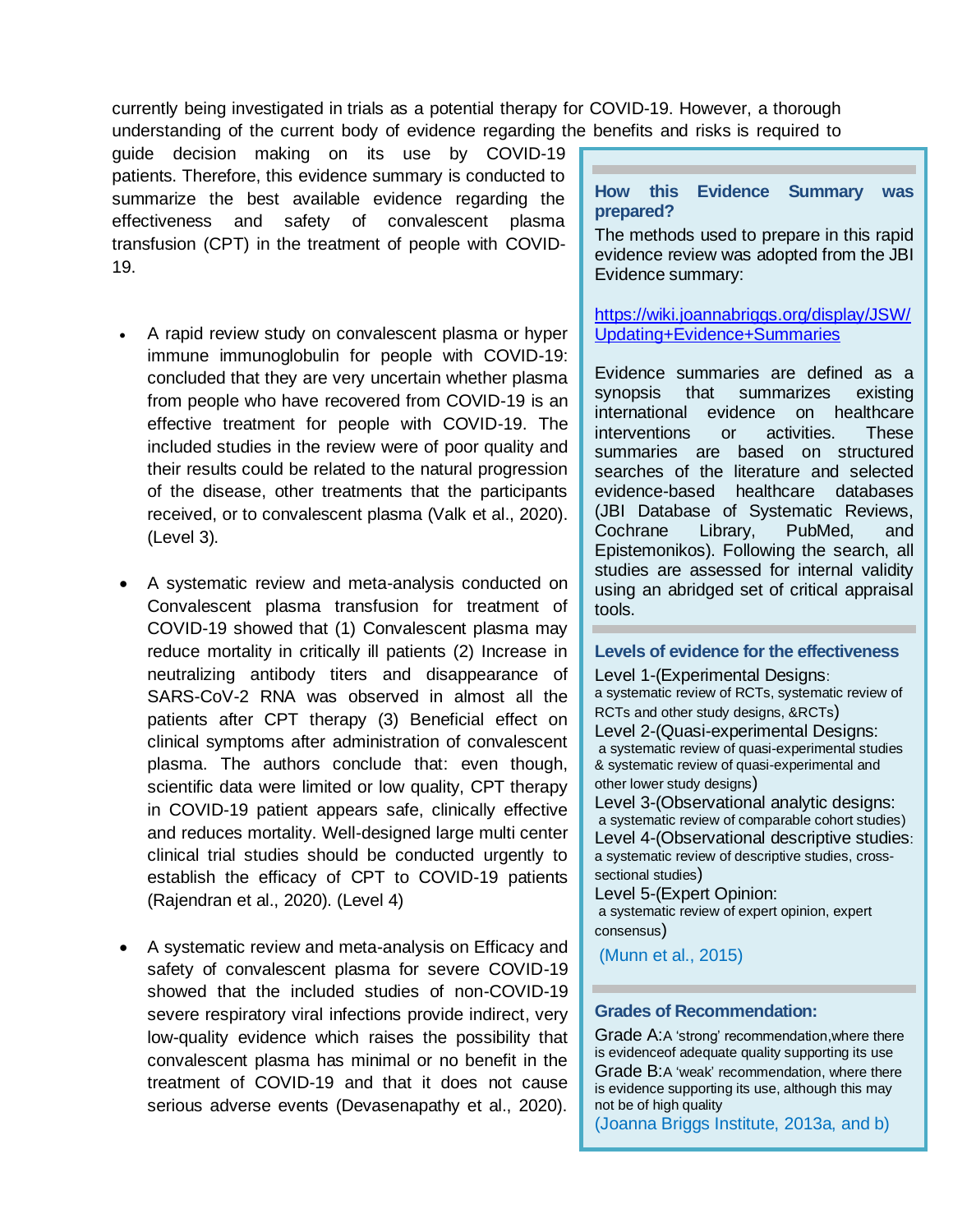(Level 3)

- A systematic review of convalescent plasma treatment for COVID-19 that included ten studies reporting results of CP (Convalescent Plasma) treatment for COVID-19 patients indicates, with limited published results on plasma transfusion treatment for COVID-19 disease decreased symptoms of severe COVID-19 and clearance of SARS-CoV-2 RNA were the most direct observations seen. It also found that patients over the age of sixty who received CP treatment for COVID-19 had a significantly prolonged recovery estimated by viral clearance (from 10 to 29 days since first dose of CP) compared to younger patients, who recovered from the infection in less than a week after receiving CP treatment. The authors concluded that CP therapy for COVID-19 is well tolerated and effective with the argument of older patients may need a significantly longer time for recovery (Ville et.al. 2020). (Level 3)
- The U.S. Food and Drug Administration granted the first approval for an academic medical center to transfuse donated plasma from a recovered novel [corona](https://www.drugs.com/condition/covid-19.html) virus (COVID-19) patient into a critically ill patient (FDA, 2020).
- The NIH (National Institute of Health) COVID-19 Treatment Guideline Panel states that there are insufficient data to recommend either for or against the use of COVID-19 convalescent plasma or SARS-CoV-2 immune globulins for the treatment of COVID-19 (NIH Treatment Guidlne, 2020).

#### **Conclusions and Recommendations**

- ☞ It is difficult to definitively conclude whether convalescent plasma is or is not an effective treatment for COVID-19 at this time because of two reasons: no studies that specifically assess its effectiveness in COVID-19 and available studies provide evidence of very low certainty. (Grade B)
- ☞ There are very few direct evidence on treatment of COVID-19 with CP but indirect evidences related with SARS-CoV and MERS-CoV are available, i.e direct inference cannot be made on convalescent plasma effectiveness in treating COVID-19. (Grade B)
- ☞ CPT appears safe and well tolerated for peoples with COVID-19 so far with limited and poor quality studies.(Grade B)
- ☞ For the future there are about at least 12 ongoing randomized trials evaluating the use of convalescent plasma in patients with COVID-19, particularly in the most severe patients, so this evidence review will be updated as new evidences appear. (Grade B)
- ☞ With the currently available evidence it is difficult to put precise recommendations thus, at this stage our recommendation is to use CPT only in the context of a randomized controlled trial or in selected cases like in patients with greater severity. (Grade B)